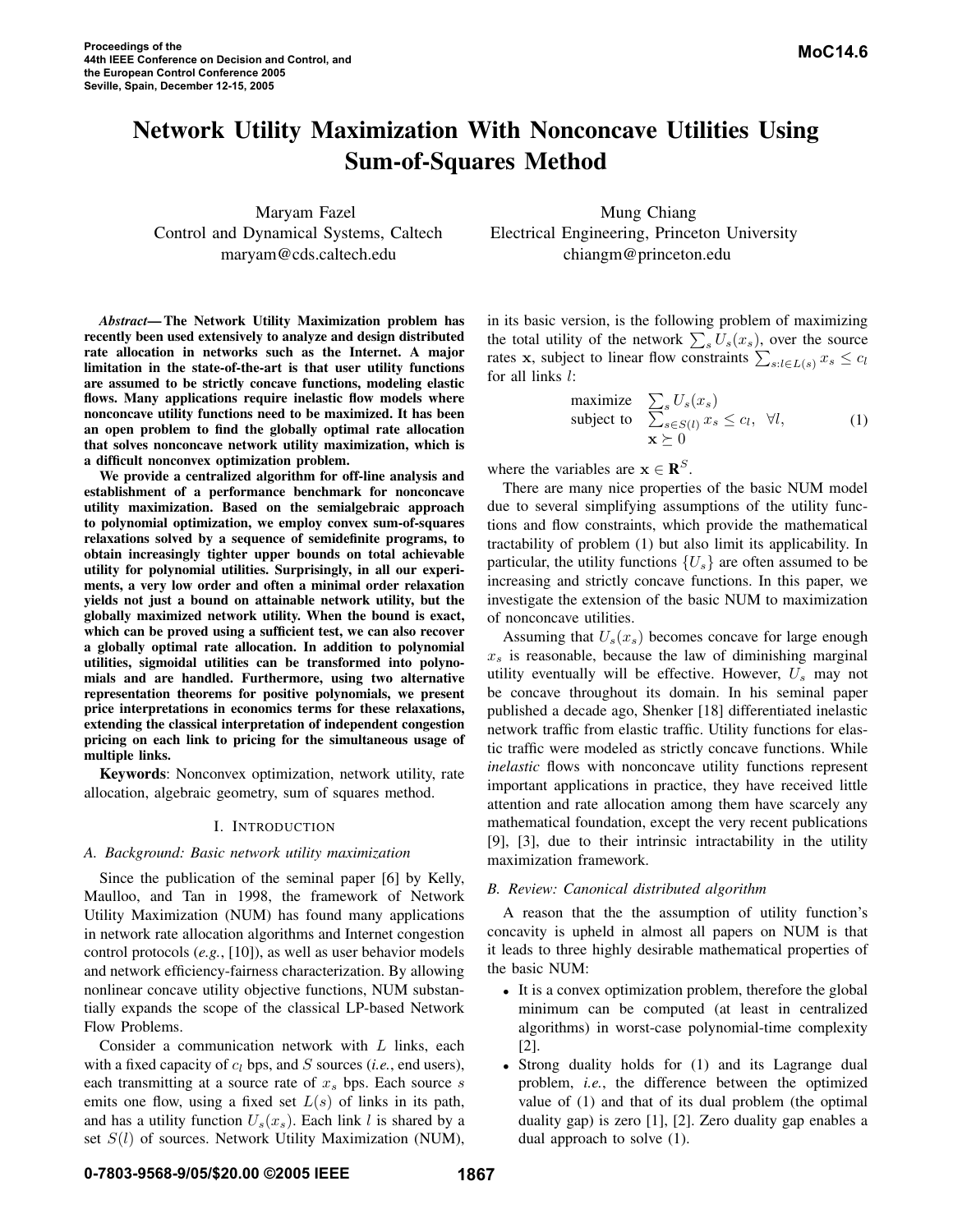• Minimization of a separable objective function over linear constraints can be conducted by distributed algorithms based on the dual approach.

Indeed, the basic NUM (1) is such a 'nice' optimization problem that its theoretical and computational properties have been well studied since the 1960s in the field of monotropic programming, *e.g.*, as summarized in [15]. For network rate allocation problems, a dual-based distributed algorithm has been widely studied (*e.g.*, in [6], [10]), and is summarized below.

Zero duality gap for (1) states that the solving the Lagrange dual problem is equivalent to solving the primal problem (1). The Lagrange dual problem is readily derived. We first form the Lagrangian of  $(1)$ :

$$
L(\mathbf{x}, \boldsymbol{\lambda}) = \sum_{s} U_s(x_s) + \sum_{l} \lambda_l \left( c_l - \sum_{s \in S(l)} x_s \right)
$$

where  $\lambda_l \geq 0$  is the Lagrange multiplier (link congestion price) associated with the linear flow constraint on link l. Additivity of total utility and linearity of flow constraints lead to a Lagrangian dual decomposition into individual source terms:

$$
L(\mathbf{x}, \lambda) = \sum_{s} \left[ U_s(x_s) - \left( \sum_{l \in L(s)} \lambda_l \right) x_s \right] + \sum_{l} c_l \lambda_l
$$
  
= 
$$
\sum_{s} L_s(x_s, \lambda^s) + \sum_{l} c_l \lambda_l
$$

where  $\lambda^s = \sum_{l \in L(s)} \lambda_l$ . For each source s,  $L_s(x_s, \lambda^s) =$ <br> $L_s(x_s) - \lambda^s x$  only depends on local x, and the link prices  $U_s(x_s) - \lambda^s x_s$  only depends on local  $x_s$  and the link prices  $\lambda_l$  on those links used by source s.

The Lagrange dual function  $q(\lambda)$  is defined as the maximized  $L(\mathbf{x}, \lambda)$  over **x**. This 'net utility' maximization obviously can be conducted distributively by the each source, as long as the aggregate link price  $\lambda^s = \sum_{l \in L(s)} \lambda_l$  is available<br>to source supplementary a strictly concave to source  $s$ , where source  $s$  maximizes a strictly concave function  $L_s(x_s, \lambda^s)$  over  $x_s$  for a given  $\lambda^s$ :

$$
x_s^*(\lambda^s) = \operatorname{argmax} \left[ U_s(x_s) - \lambda^s x_s \right], \ \ \forall s. \tag{2}
$$

The Lagrange dual problem is

minimize 
$$
g(\lambda) = L(\mathbf{x}^*(\lambda), \lambda)
$$
  
subject to  $\lambda \succeq 0$  (3)

where the optimization variable is  $\lambda$ . Any algorithms that find a pair of primal-dual variables  $(\mathbf{x}, \lambda)$  that satisfy the KKT optimality condition would solve (1) and its dual problem (3). One possibility is a distributed, iterative subgradient method, which updates the dual variables  $\lambda$  to solve the dual problem (3):

$$
\lambda_l(t+1) = \left[\lambda_l(t) - \alpha(t) \left(c_l - \sum_{s \in S(l)} x_s(\lambda^s(t))\right)\right]^+, \quad \forall l
$$
\n(4)

where t is the iteration number and  $\alpha(t) > 0$  are step sizes. Certain choices of step sizes, such as  $\alpha(t) = \beta/t$ ,  $\beta > 0$ , guarantee that the sequence of dual variables  $\lambda(t)$  will converge to the dual optimal  $\lambda^*$  as  $t \to \infty$ . The primal variable  $\mathbf{x}(\lambda(t))$  will also converge to the primal optimal variable **x**∗. For a primal problem that is a convex optimization, the convergence is towards the global optimum.

The sequence of the pair of algorithmic steps (2,4) forms a *canonical distributed algorithm* that globally solves network utility optimization problem (1) and the dual (3) and computes the optimal rates  $x^*$  and link prices  $\lambda^*$ .

#### *C. Summary of results*

It is known that for many multimedia applications, user satisfaction may assume non-concave shape as a function of the allocated rate. For example, the utility for streaming applications is better described by a sigmoidal function: with a convex part at low rate and a concave part at high rate, and a single inflexion point  $x^0$  (with  $U''_s(x^0) = 0$ ) separating the two parts. The concavity assumption on  $U$  is also related two parts. The concavity assumption on  $U_s$  is also related to the elasticity assumption on rate demands by users. When demands for  $x_s$  are not perfectly elastic,  $U_s(x_s)$  may not be concave.



Fig. 1. Some examples of utility functions  $U_s(x_s)$ : it can be concave or sigmoidal as shown in the graph, or any general nonconcave function. If the bottleneck link capacity used by the source is small enough, *i.e.*, if the dotted vertical line is pushed to the left, a sigmoidal utility function effectively becomes a convex utility function.

Suppose we remove the critical assumption that  $\{U_s\}$ are concave functions, and allow them to be any nonlinear functions. The resulting NUM becomes nonconvex optimization and significantly harder to be analyzed and solved, even by centralized computational methods. In particular, a local optimum may not be a global optimum and the duality gap can be strictly positive. The standard distributive algorithms that solve the dual problem may produce infeasible or suboptimal rate allocation. Global maximization of nonconcave functions is an intrinsically difficult problem of nonconvex optimization. Indeed, over the last two decades, it has been widely recognized that "*in fact the great watershed in optimization isn't between linearity and nonlinearity, but convexity and nonconvexity*" (Quote from Rockafellar [16]).

Despite such difficulties, there have been two very recent publications on distributed algorithm for nonconcave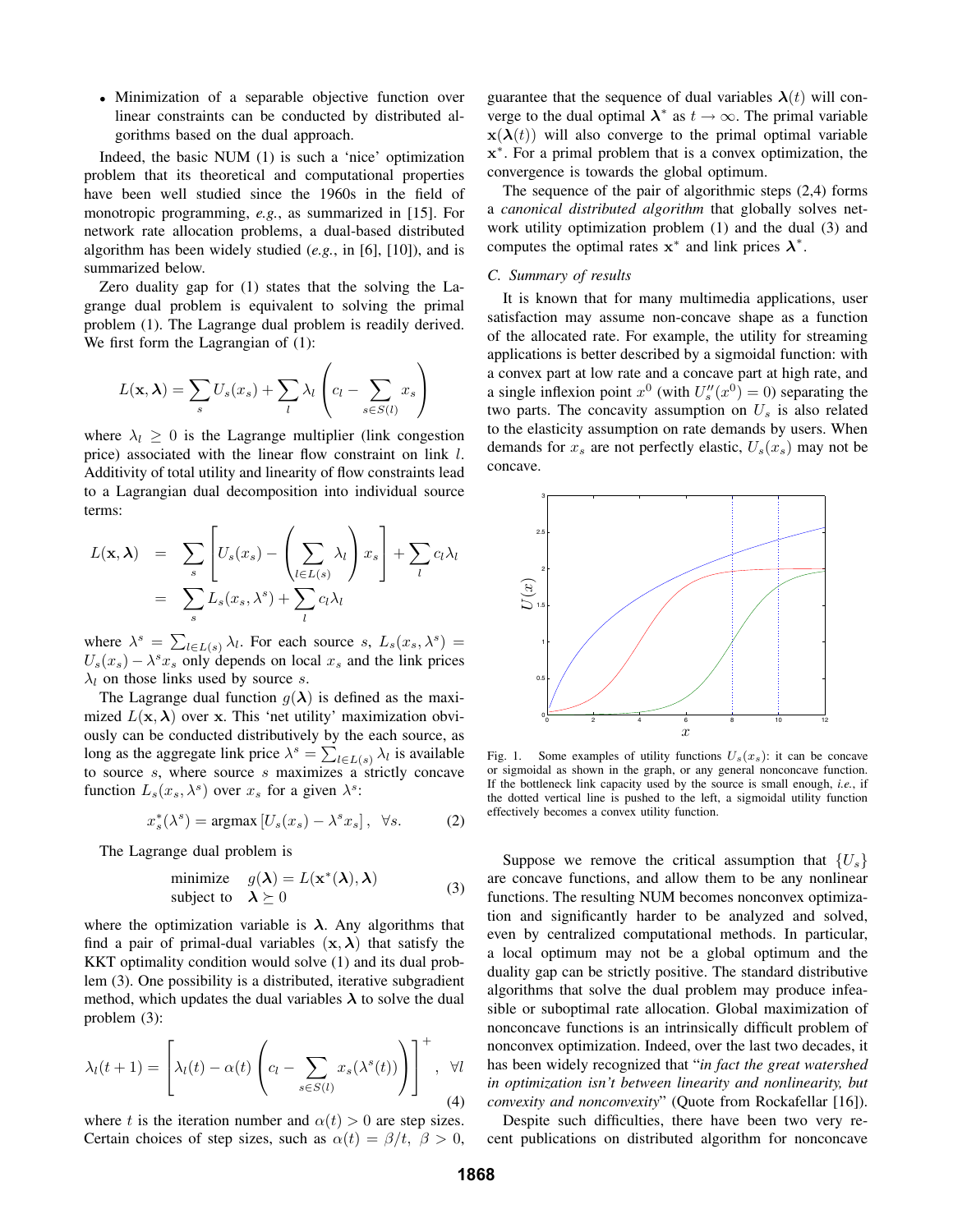utility maximization. In [9], it is shown that, in general, the canonical distributive algorithm that solves the dual problem may produce suboptimal, or even infeasible, rate allocation, and a 'self-regulation' heuristic is proposed to avoid the resulting oscillation in rate allocation. However, the heuristic converges only to a suboptimal rate allocation. In [3], a set of sufficient conditions and necessary conditions is presented under which the canonical distributed algorithm still converges to the globally optimal solution. However, these conditions may not hold in many cases. In summary, currently there is no theoretically polynomial-time and practically efficient algorithm (distributed or centralized) known for nonconcave utility maximization.

In this paper, we remove the concavity assumption on utility functions, thus turning NUM into a nonconvex optimization problem with a strictly positive duality gap. Such problems in general are NP hard, thus extremely unlikely to be polynomial-time solvable even by centralized computations. Using a family of convex semidefinite programming (SDP) relaxations based on the sum-of-squares (SOS) relaxation and the Positivstellensatz Theorem in real algebraic geometry, we apply a centralized computational method to bound the total network utility in polynomial-time. A surprising result is that for all the examples we have tried, wherever we could verify the result, the tightest possible bound (*i.e.*, the globally optimal solution) of NUM with nonconcave utilities is computed with a very low order relaxation. This efficient numerical method for off-line analysis also provides the benchmark for distributed heuristics. We also examine two forms of sigmoidal utilities, and use a change of variables to transform the original problem into one that involves only polynomials. The sum-of-squares approach mentioned above can then be applied.

Our focus has been not only on calculating numerical bounds for the problem, but also on understanding the inner workings of the relaxations, and the mechanism behind the tightening of the upper bound, in the context of NUM problems. In this regard, we have examined two polynomial representations that are particularly suited for an economics/price interpretation of NUM. One result is that the classical pricing of congestion on a link is (partially) extended to pricing of the usage of multiple links.

These three different approaches: proposing distributed but suboptimal heuristics (for sigmoidal utilities) in [9], determining optimality conditions for the canonical distributed algorithm to converge globally (for all nonlinear utilities) in [3], and proposing efficient but centralized method to compute the global optimum (for a wide class of utilities that can be transformed into polynomial utilities) in this paper, are complementary in the study of distributed rate allocation by nonconcave NUM, a difficult class of nonlinear optimization.

## II. GLOBAL MAXIMIZATION OF NONCONCAVE NETWORK UTILITY

## *A. Sum-of-squares method*

First consider a NUM with polynomial utilities, such as  $U_s(x_s) = x_s^2$ . Sigmoidal utilities will be considered in

subsection III.B. For notational simplicity, we assume the domain of definition of the  $U_s(x_s)$  implies  $x_s \geq 0$ .

maximize 
$$
\sum_{s} U_{s}(x_{s})
$$
  
subject to  $\sum_{s \in S(l)} x_{s} \le c_{l}, \forall l.$  (5)

We would like to bound the maximum network utility by  $\gamma$  in polynomial time and search for a tight bound. Had there been no link capacity constraints, maximizing a polynomial is already an NP hard problem, but can be relaxed into a SDP [19]. This is because testing if the following bounding inequality holds  $\gamma \geq p(x)$ , where  $p(x)$  is a polynomial of degree  $d$  in  $n$  variables, is equivalent to testing the positivity of  $\gamma - p(\mathbf{x})$ , which can be relaxed into testing if  $\gamma - p(\mathbf{x})$  can be written as a sum of squares (SOS):  $p(\mathbf{x}) = \sum_{i=1}^{r} q_i(\mathbf{x})^2$ <br>for some polynomials quick the degree of quickless than for some polynomials  $q_i$ , where the degree of  $q_i$  is less than or equal to d/2. This is referred to as the SOS relaxation (for unconstrained minimization/maximization). If a polynomial can be written as a sum of squares, it must be non-negative, but not vice versa. Conditions under which this relaxation is tight were studied since Hilbert, and it is known that, for example, the relaxation is tight for quadratic polynomials. Determining if a sum of squares decomposition exists can be formulated as an SDP feasibility problem, thus polynomialtime solvable.

Constrained nonconcave NUM can be relaxed by a generalization of the Lagrange duality theory, which involves *nonlinear* combinations of the constraints instead of linear combinations in the standard duality theory, as discussed in the next section. The key result is the Positivstellensatz, due to Stengle [20], in real algebraic geometry, which states that for a system of polynomial inequalities, either there exists a solution in  $\mathbb{R}^n$  or there exists a polynomial which is a certificate that no solution exists. This infeasibility certificate is recently shown to be also computable by an SDP of sufficient size [12], [11], a process that is referred to as the sum-of-squares method  $1$  and automated by the software SOSTOOLS [13].

Furthermore, as will be leveraged in the next section, the bound  $\gamma$  itself can become an optimization variable in the SDP and can be directly minimized. A nested family of SDP relaxations, each indexed by the degree of the certificate polynomial, is guaranteed to produce the exact global maximum. Of course, given the problem is NP hard, it is not surprising that the worst-case degree of certificate (thus the number of SDP relaxations needed) is exponential in the number of variables. What is interesting is the observation that in applying SOSTOOLS to nonconcave utility maximization, a very low order, often the minimum order relaxation already produces the globally optimal solution.

#### *B. Application of SOS method to nonconcave NUM*

Using sum-of-squares and the Positivstellensatz, we set up the following problem whose objective value converges

<sup>&</sup>lt;sup>1</sup>For a complete theory and many applications of SOS methods, see [12] and references therein.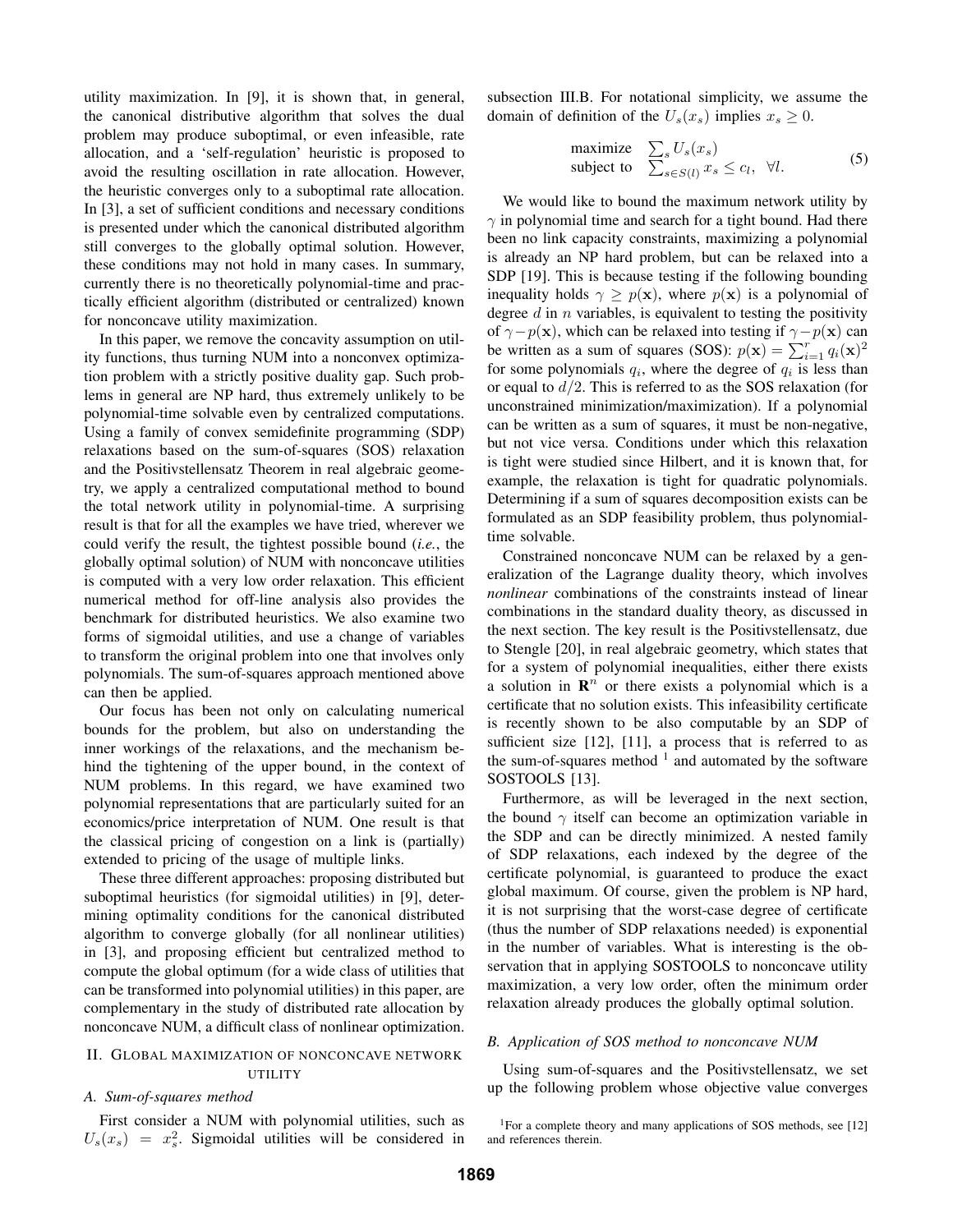to the optimal value of problem (5), as the degree of the polynomials involved is increased.

minimize 
$$
\gamma
$$
  
\nsubject to  
\n
$$
\gamma - \sum_{s} U_{s}(x_{s}) - \sum_{l} \lambda_{l}(\mathbf{x})(c_{l} - \sum_{s \in S(l)} x_{s}) - \sum_{j,k} \lambda_{jk}(\mathbf{x})(c_{j} - \sum_{s \in S(j)} x_{s})(c_{k} - \sum_{s \in S(k)} x_{s}) - \dots - \lambda_{12...n}(\mathbf{x})(c_{1} - \sum_{s \in S(1)} x_{s}) \dots (c_{n} - \sum_{s \in S(n)} x_{s})
$$
\nis SOS,  
\n
$$
\lambda_{l}(\mathbf{x}), \lambda_{jk}(\mathbf{x}), \dots, \lambda_{12...n}(\mathbf{x}) \text{ are SOS.}
$$
\n(6)

The optimization variables are  $\gamma$  and all of the *coefficients* in polynomials  $\lambda_l(\mathbf{x}), \lambda_{jk}(\mathbf{x}), \ldots, \lambda_{12...n}(\mathbf{x})$ . Note that **x** is *not* an optimization variable; the constraints hold for all **x**, therefore imposing constraints on the coefficients. This formulation uses Schmüdgen's representation of positive polynomials over compact sets  $[17]$ <sup>2</sup>. Two alternative representations are discussed in section IV.

Let  $D$  be the degree of the expression in the first constraint in (6). We refer to problem (6) as the SOS relaxation of order D for the constrained NUM. For a fixed  $D$ , the problem can be solved via SDP. As  $D$  is increased, the expression includes more terms, the corresponding SDP becomes larger, and the relaxation gives tighter bounds. An important property of this nested family of relaxations is guaranteed convergence of the bound to the global maximum.

To see the relation of SOS relaxation with the Lagrange dual, consider the simplest case of (6) where  $\lambda_l$  are nonnegative constants and all other multipliers are zero,

minimize 
$$
\gamma
$$
  
subject to  

$$
\gamma - \sum_{s} U_s(x_s) - \sum_{l} \lambda_l (c_l - \sum_{s \in S(l)} x_s) \text{ is SOS}, \quad (7)
$$

$$
\lambda_l \ge 0, \ \forall l.
$$

Comparing this with the Lagrange dual of (5),

minimize 
$$
\max_{\mathbf{x}} \{\sum_{s} U_s(x_s) + \sum_{l} \lambda_l (c_l - \sum_{s \in S(l)} x_s)\}
$$
  
subject to  $\lambda_l \geq 0, \forall l,$  (8)

or

minimize 
$$
\gamma
$$
  
subject to  

$$
\gamma - \sum_{s} U_s(x_s) - \sum_{l} \lambda_l (c_l - \sum_{s \in S(l)} x_s) \ge 0, \ \forall \mathbf{x}
$$

$$
\lambda_l \ge 0, \ \forall l,
$$

shows that (7) is an SOS relaxation of (8). There are several special cases (namely, Hilbert's conditions) where problems (7) and (8) are equivalent, *e.g.*, when the utilities are quadratic. <sup>3</sup>

<sup>3</sup>In fact, in the quadratic case, this relaxation coincides with the wellknown S-procedure.

There is a standard *price interpretation* for the Lagrange dual. For the case of concave utilities, the dual variables **λ** can be interpreted as link prices, and the bound  $\gamma$  from (8) is exact.

In the non-concave utility case the gap between the dual (8) and the original problem (5) (known as the duality gap), and also the gap between (7) and (5) are in general nonzero. So the  $\gamma$  obtained from (7) is only an upper bound; however  $\lambda$  can still be interpreted as link prices, in the following sense. If the *l*th capacity constraint is violated, users incur an extra charge proportional to the amount of violation, with price  $\lambda_l$  (since  $c_l - \sum_{s \in S(l)} x_s$  is negative and subtracts from the total utility). Similarly, users are rewarded proportional to the amount of under-used capacity. In sharp contrast to the concave utility case, for nonconcave utilities, these are not equilibrium prices and do not result in optimal or even feasible rate allocation, unless the relaxation is exact. In section IV, we discuss this interpretation for higher order relaxations.

Higher order relaxations can improve the upper bound. For example, consider allowing products of constraints such that  $D = 2$  (note that in this case the multiplier for the product of two constraints has to be a constant). We have

minimize 
$$
\gamma
$$
  
\nsubject to  
\n
$$
\gamma - \sum_{s} U_{s}(x_{s}) - \sum_{l} \lambda_{l} (c_{l} - \sum_{s \in S(l)} x_{s}) -
$$
\n
$$
\sum_{j,k} \lambda_{jk} (c_{j} - \sum_{s \in S(j)} x_{s}) (c_{k} - \sum_{s \in S(k)} x_{s}) \text{ is SOS,}
$$
\n
$$
\lambda_{l} \geq 0, \lambda_{jk} \geq 0, \forall l, j, k.
$$
\n(9)

This problem is in fact the SOS relaxation of the Lagrange dual for problem (5) with some added redundant constraints; namely, the pairwise product of every two non-negative terms  $(c_j - \sum_{s \in S(j)} x_s)(c_k - \sum_{s \in S(k)} x_s)$ . As mentioned before, this problem can be solved via SDP, and yields a bound that is at least as strong as the first-order relaxation (7).

Regarding the choice of degree  $D$  for each level of relaxation, clearly a polynomial of odd degree cannot be SOS, so we need to consider only the cases where the expression has even degree. Therefore, the degree of the first non-trivial relaxation is the largest even number greater than or equal to degree of  $\sum_s U_s(x_s)$ , and the degree is increased<br>by 2 for the next level by 2 for the next level.

A key question now becomes: How do we find out, after solving an SOS relaxation, if the bound happens to be exact? Fortunately, there is a *sufficient test* that can reveal this, using the properties of the SDP and its dual solution. In [5], [7], a parallel set of relaxations, equivalent to the SOS ones, is developed in the dual framework. The dual of checking the nonnegativity of a polynomial over a semi-algebraic set turns out to be finding a sequence of *moments* that represent a probability measure with support in that set. To be a valid set of moments, the sequence should form a positive semidefinite moment matrix. Then, each level of relaxation fixes the size of this matrix, *i.e.*, considers moments up a certain order, and therefore solves an SDP. This is equivalent to fixing the order of the polynomials appearing in SOS relaxations. The

(8)

<sup>&</sup>lt;sup>2</sup>Schmüdgen's representation applies when  $\gamma - \sum U_s(x_s)$  is strictly positive on the feasible set. Therefore the convergence is asymptotic in theory, however in practice fi nite convergence is observed most of the time. If we were to use Stengle's Positivstellensatz, we would have fi nite convergence but could not have  $\gamma$  as an optimization variable and at each relaxation level would have to use a bisection on  $\gamma$ . For computational convenience, we choose Schmüdgen's form.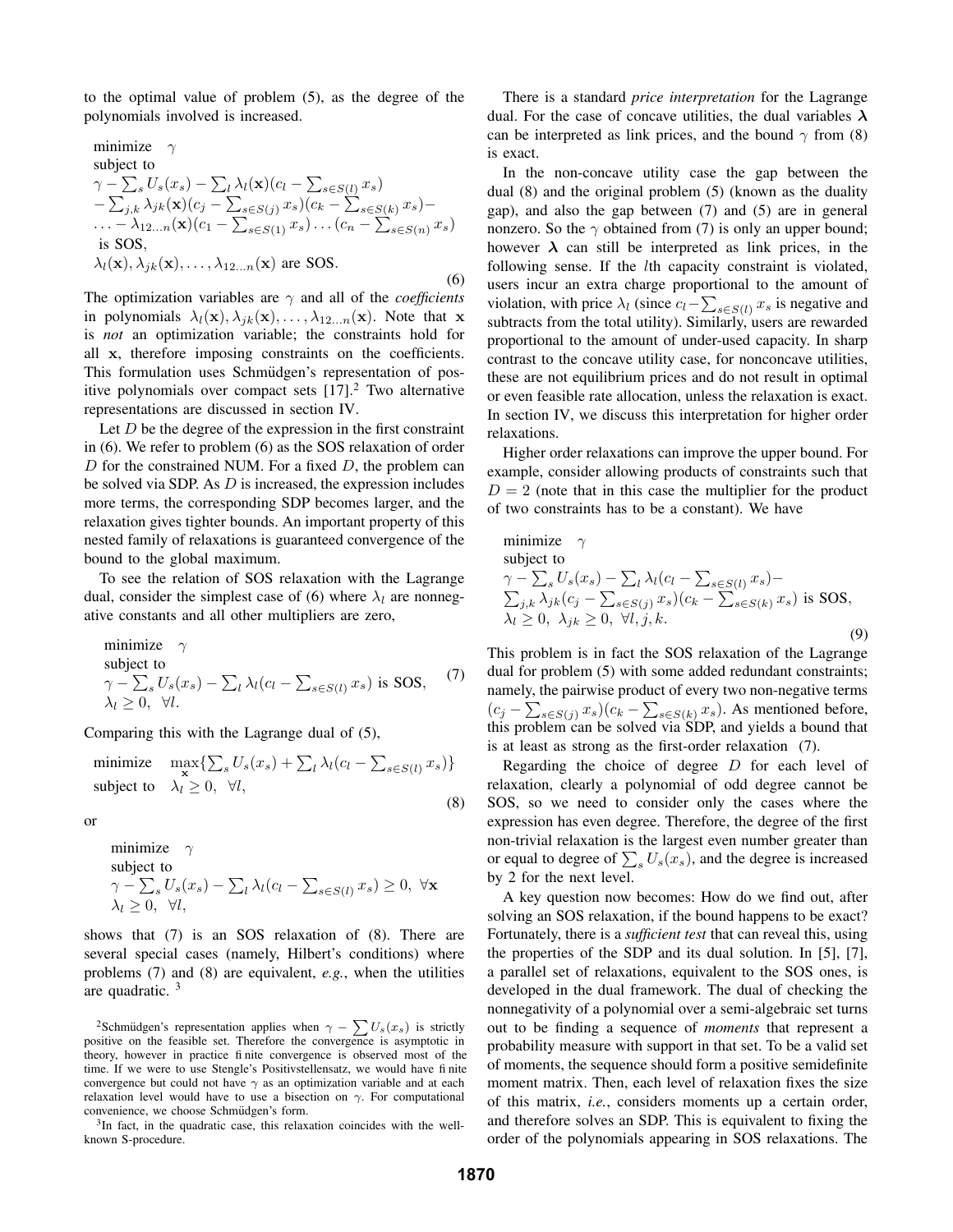sufficient rank test checks a rank condition on this moment matrix and recovers (one or several) optimal **x**∗, as discussed in [5].

In summary, we have the following **Algorithm** for centralized computation of a globally optimal rate allocation to nonconcave utility maximization, where the utility functions can be written as or converted into polynomials (details about such conversions are in the next section):

- 1) Formulate the relaxed problem (6) for a given degree D.
- 2) Use SDP to solve the Dth order relaxation, which can be conducted using SOSTOOLS [13].
- 3) If the resulting dual SDP solution satisfies the sufficient rank condition, the Dth order optimizer  $\gamma^*(D)$  is the globally optimal network utility, and a corresponding **x**<sup>∗</sup> can be obtained. Otherwise,  $\gamma$ <sup>∗</sup>(*D*) may still be the globally optimal network utility but is only provably an upper bound.
- 4) Increase  $D$  to  $D + 2$ , *i.e.*, the next higher order relaxation, and repeat.

In the following section, we give examples of the application of SOS relaxation to the nonconcave NUM. We also apply the above sufficient test to check if the bound is exact, and if so, we recover the optimum rate allocation **x**<sup>∗</sup> that achieve this tightest bound.

#### III. NUMERICAL EXAMPLES AND SIGMOIDAL UTILITIES

#### *A. Polynomial utility examples*

First, consider quadratic utilities, *i.e.*,  $U_s(x_s) = x_s^2$  as a nulle case to start with (this can be useful for example simple case to start with (this can be useful, for example, when the bottleneck link capacity limits sources to their convex region of a sigmoidal utility). We can also handle weights on the utilities, cubic or higher order polynomials as utilities, or  $U_s$  of different orders for different users, in a similar fashion. We present examples that are typical, in our experience, of the performance of the relaxations.

**Example 1.** *Small illustrative example*. Consider the simple 2 link, 3 user network shown in Figure 2, with  $\mathbf{c} = \begin{bmatrix} 1 \\ 2 \end{bmatrix}$ . The optimization problem is



Fig. 2. Network topology for example 1.

maximize 
$$
\sum_{s} x_{s}^{2}
$$
  
\nsubject to 
$$
x_{1} + x_{2} \leq 1
$$

$$
x_{1} + x_{3} \leq 2
$$

$$
x_{1}, x_{2}, x_{3} \geq 0.
$$

$$
(10)
$$

The first level relaxation with  $D = 2$  is

$$
\text{minimize } \gamma
$$

subject to

$$
\gamma - (x_1^2 + x_2^2 + x_3^2) - \lambda_1(-x_1 - x_2 + 1) - \lambda_2(-x_1 - x_3 + 2) - \lambda_3 x_1 - \lambda_4 x_2 - \lambda_5 x_3 - \lambda_6(-x_1 - x_2 + 1) \n(-x_1 - x_3 + 2) - \lambda_7 x_1(-x_1 - x_2 + 1) - \lambda_8 x_2(-x_1 - x_2 + 1) - \lambda_9 x_3(-x_1 - x_2 + 1) - \lambda_{10} x_1(-x_1 - x_3 + 2) \n- \lambda_{11} x_2(-x_1 - x_3 + 2) - \lambda_{12} x_3(-x_1 - x_3 + 2) - \n\lambda_{13} x_1 x_2 - \lambda_{14} x_1 x_3 - \lambda_{15} x_2 x_3 \text{ is SOS},
$$
\n
$$
\lambda_i \ge 0, \quad i = 1, \dots, 15. \tag{11}
$$

The first constraint above can be written as  $x^T Q x$  for  $x =$  $[1, x_1, x_2, x_3]^T$  and an appropriate Q. For example, the  $(1, 1)$  entry which is the constant term reads  $\alpha - \lambda_1 - 2\lambda_2$ (1,1) entry which is the constant term reads  $\gamma - \lambda_1 - 2\lambda_2$  – 2 $\lambda_6$ , the (2,1) entry, coefficient of  $x_1$ , reads  $\lambda_1 + \lambda_2 - \lambda_3 +$  $3\lambda_6 - \lambda_7 - 2\lambda_{10}$ , and so on. The expression is SOS if and only if  $Q \geq 0$ . The optimal  $\gamma$  is 5, which is achieved by, *e.g.*,  $\lambda_1 = 1$ ,  $\lambda_2 = 2$ ,  $\lambda_3 = 1$ ,  $\lambda_8 = 1$ ,  $\lambda_{10} = 1$ ,  $\lambda_{12} =$ 1,  $\lambda_{13} = 1$ ,  $\lambda_{14} = 2$  and the rest of the  $\lambda_i$  equal to zero. Using the sufficient test (or in this example, by inspection) we find the optimal rates  $\mathbf{x}_0 = \begin{bmatrix} 0, 1, 2 \end{bmatrix}$ .

In this example, many of the  $\lambda_i$  could be chosen to be zero. This means not all product terms appearing in 11 are needed in constructing the SOS polynomial. Such information is valuable from the decentralization point of view, and can help determine to what extent our bound can be calculated in a distributed manner. This is a topic for future work.

**Example 2.** Consider the 4 link, 4 user network shown in Figure 3, with quadratic utilities  $U_s = x_s^2$ .



Fig. 3. Network topology for example 2.

If we set all link capacities  $\{c_l\}$  to 1, using an SOS relaxation with  $D = 2$ , we obtain the upper bound  $\gamma = 2$ . Either by using the sufficient test or by inspection, we find that the rate vector  $x_0 = \begin{bmatrix} 1, 0, 0, 1 \end{bmatrix}$  achieves this bound and the bound is exact. As another example, with  $c = \begin{bmatrix} 2, 3, 4, 1 \end{bmatrix}$ , we obtain  $\gamma = 10$ . Again, we find that  $x_0 = [0, 0, 3, 1]$  achieves this upper bound, which is therefore exact.

**Example 3.** *Mixed utilities*. Consider the example above, with utilities  $x_s^2$  for users 1 and 2, and  $x_s^3$  for users 3 and 4. With capacity  $\mathbf{c} = \begin{bmatrix} 1, 5, 4, 3 \end{bmatrix}$ , we obtain the exact bound  $\gamma = 65$ , and using the sufficient test we recover two optimal rate allocations  $\begin{bmatrix} 1, 0, 4, 0 \end{bmatrix}$  and  $\begin{bmatrix} 0, 1, 4, 0 \end{bmatrix}$  that achieve this bound.

**Example 4.** As a larger example, consider the network shown in Figure III-A with 7 links. We allow 9 users, with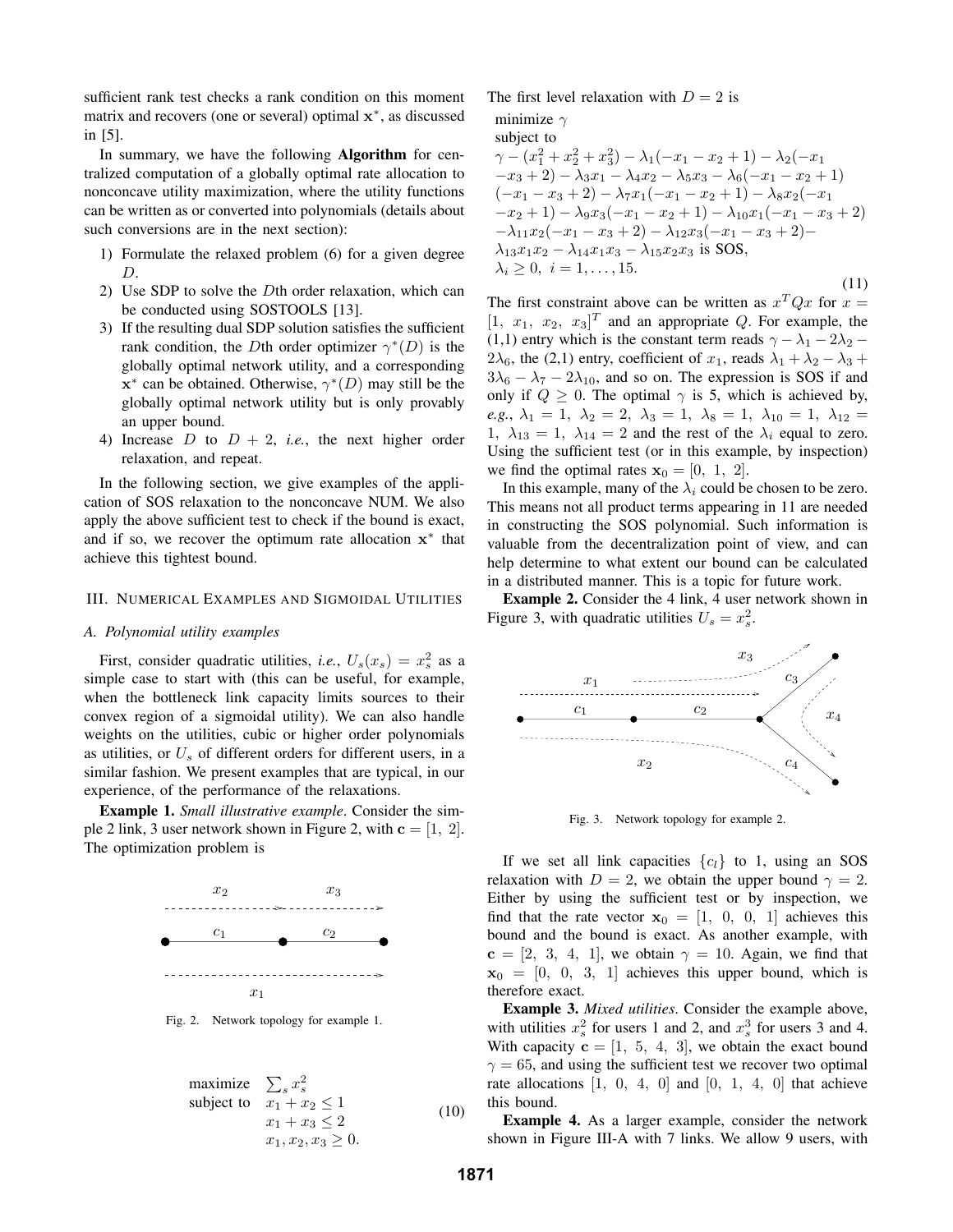the following routing table that lists the links on each user's path.

|  | $x_1$ $x_2$ $x_3$ $x_4$ $x_5$ $x_6$ $x_7$ $x_8$ $x_9$ |  |  |  |  |
|--|-------------------------------------------------------|--|--|--|--|
|  | 1,2   1,2,4   2,3   4,5   2,4   6,5,7   5,6   7       |  |  |  |  |

For  $c = [5, 10, 4, 3, 7, 3, 5]$ , we obtain the bound  $\gamma = 116$  with  $D = 2$ , which turns out to be globally optimal, and the globally optimal rate vector can be recovered:  $\mathbf{x}_0 =$ [5, 0, 4, 0, 1, 0, 0, 5, 7]. In this example, exhaustive search is too computationally intensive, and the sufficient condition test plays an important role in proving the bound was exact and in recovering  $x_0$ .



Fig. 4. Network topology for example 4.

**Example 5.** *Large m-hop ring topology*. Consider a ring network with  $n$  nodes,  $n$  users and  $n$  links where each user's flow starts from a node and goes clockwise through the next m links, as shown in figure III-A for  $n = 6$ ,  $m = 2$ . As a large example, with  $m = 2$ ,  $n = 25$  and capacities chosen randomly for a uniform distribution on [0, 10], using relaxation of order  $D = 2$  we obtain the exact bound  $\gamma = 321.11$  and recover an optimal rate allocation. For  $m = 2$ ,  $n = 30$ , and capacities randomly chosen from [0, 15], it turns out that  $D = 2$  relaxation yields the exact bound 816.95 and a globally optimal rate allocation.



Fig. 5. Network topology for example 5.

### *B. Sigmoidal utility examples*

Now consider sigmoidal utilities in a standard form:

$$
U_s(x_s) = \frac{1}{1 + e^{-(a_s x_s + b_s)}},
$$

 $U_s(x_s) = \frac{1}{1 + e^{-(a_s x_s + b_s)}},$ <br>where  $\{a_s, b_s\}$  are constant integers. Even though these sigmoidal functions are not polynomials, we show the problem can be cast as one with polynomial cost and constraints, with a change of variables.

**Example 6.** Consider the simple 2 link, 3 user example shown in Figure 2 for  $a_s = 1$  and  $b_s = -5$ .

The NUM problem is to

maximize 
$$
\sum_{s} \frac{1}{1+e^{-(x_s-5)}}
$$
  
\nsubject to 
$$
x_1 + x_2 \leq c_1
$$

$$
x_1 + x_3 \leq c_2
$$

$$
\mathbf{x} \geq 0.
$$

$$
(12)
$$

Let  $y_s = \frac{1}{1 + e^{-(x_s - 5)}}$ , then  $x_s = -\log(\frac{1}{y_s} - 1) + 5$ . Substituting for  $x_1$ ,  $x_2$  in the first constraint, arranging terms and taking exponentials, then multiplying the sides by  $y_1y_2$ (note that  $y_1, y_2 > 0$ ), we get

$$
(1 - y1)(1 - y2) \ge e^{(10 - c1)}y_1y_2,
$$

which is polynomial in the new variables **y**. This applies to all capacity constraints, and the non-negativity constraints for  $x_s$  translate to  $y_s \ge \frac{1}{1+e^5}$ . Therefore the whole problem can be written in polynomial form, and SOS methods apply. This transformation renders the problem polynomial for general sigmoidal utility functions, with any  $a_s$  and  $b_s$ .

We present some numerical results, using a small illustrative example. Here SOS relaxations of order 4 ( $D = 4$ ) were used. For  $c_1 = 4$ ,  $c_2 = 8$ , we find  $\gamma = 1.228$ , which turns out to be a global optimum, with  $x_0 = [0, 4, 8]$  as the optimal rate vector. For  $c_1 = 9$ ,  $c_2 = 10$ , we find  $\gamma = 1.982$ and  $\mathbf{x}_0 = \begin{bmatrix} 0, 9, 10 \end{bmatrix}$ . Now place a weight of 2 on  $y_1$ , while the other  $y_s$  have weight one, we obtain  $\gamma = 1.982$  and  $\mathbf{x}_0 = [9, 0, 1].$ 

In general, if  $a_s \neq 1$  for some s, however, the degree of the polynomials in the transformed problem may be very high. If we write the general problem as

maximize 
$$
\sum_{s} \frac{1}{1 + e^{-(a_s x_s + b_s)}}
$$
  
\nsubject to  $\sum_{s \in S(l)} x_s \le c_l, \forall l,$  (13)  
\n $\mathbf{x} \ge 0,$ 

each capacity constraint after transformation will be

$$
\prod_{s}(1-y_s)^{r_{ls}\Pi_{k\neq s}a_k} \ge
$$
  
exp $(-\prod_{s}a_s(c_l+\sum_{s}r_{ls}/a_sb_s))\prod_{s}y_s^{r_{ls}}\prod_{k\neq s}a_k,$ 

where  $r_{ls} = 1$  if  $l \in L(s)$  and equals 0 otherwise. Since the product of the  $a_s$  appears in the exponents,  $a_s > 1$  significantly increases the degree of the polynomials appearing in the problem and hence the dimension of the SDP in the SOS method.

It is therefore also useful to consider alternative representations of sigmoidal functions such as the following rational function:

$$
U_s(x_s) = \frac{x_s^n}{a + x_s^n},
$$

where the inflection point is  $x^0 = \left(\frac{a(n-1)}{n+1}\right)^{1/n}$  and the slope<br>of the inflection point is  $U(\infty) = \frac{n-1}{n+1} \cdot \frac{1}{n+1}$ at the inflection point is  $U_s(x^0) = \frac{n-1}{4n} (\frac{n+1}{a(n-1)})^{1/n}$ . Let  $y_s =$ <br> $U_s(x)$ , the NHM problem in this case is equivalent to  $U_s(x_s)$ , the NUM problem in this case is equivalent to<br>maximize  $\sum_a y_s$ 

maximize 
$$
\sum_{s} y_s
$$
  
\nsubject to  $x_s^n - y_s x_s^n - ay_s = 0$   
\n $\sum_{s \in S(l)} x_s \le c_l, \forall l$   
\n $\mathbf{x} \ge 0$  (14)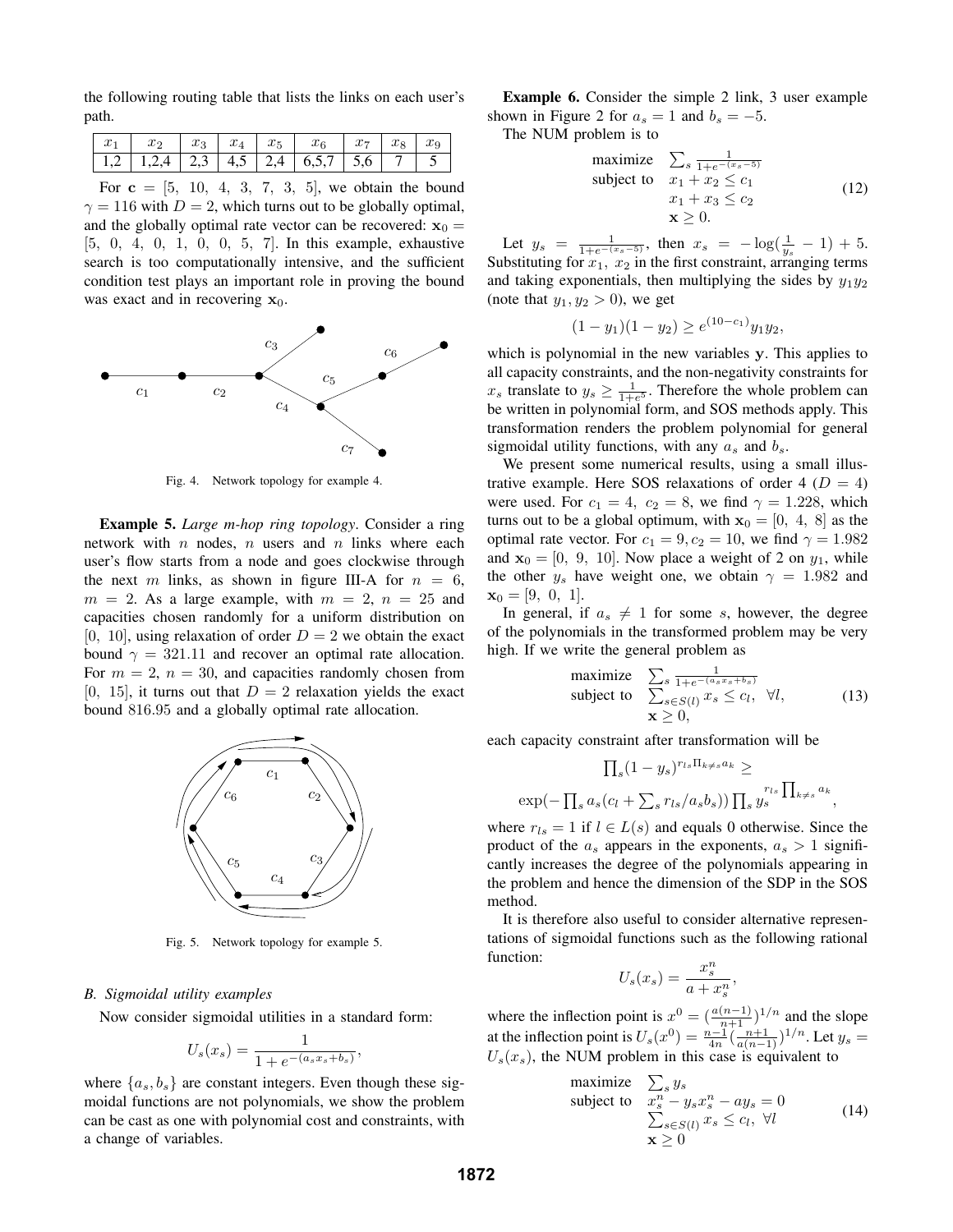which again can be accommodated in the SOS method and be solved by the proposed Algorithm.

The benefit of this choice of utility function is that the largest degree of the polynomials in the problem is  $n + 1$ , therefore growing linearly with n. The disadvantage compared to the exponential form for sigmoidal functions is that the location of the inflection point and the slope at this point cannot be set independently.

### IV. ALTERNATIVE REPRESENTATIONS FOR CONVEX RELAXATIONS TO NONCONCAVE NUM

The SOS relaxation we used in the last two sections is based on Schmüdgen's representation for positive polynomials over compact sets described by other polynomials. In this section, we briefly discuss two other representations of relevance to the NUM, that are interesting from both theoretical (*e.g.*, interpretation) and computational (*e.g.*, efficiency) points of view.

#### *A. LP relaxation*

Exploiting linearity of the constraints in NUM and with the additional assumption of nonempty interior for the feasible set (which holds for NUM), we can use Handelman's representation [4] and refine the Positivstellensatz condition to obtain the following convex relaxation of nonconcave NUM problem:

maximize 
$$
\gamma
$$
  
\nsubject to  
\n
$$
\gamma - \sum_{s} U_{s}(x_{s}) = \sum_{\alpha \in N^{L}} \lambda_{\alpha} \prod_{l=1}^{L} (c_{l} - \sum_{s \in S(l)} x_{s})^{\alpha_{l}}, \ \forall \mathbf{x}
$$
\n
$$
\lambda_{\alpha} \geq 0, \ \forall \alpha,
$$
\n(15)

where the optimization variables are  $\gamma$  and  $\lambda_{\alpha}$ , and  $\alpha$  denotes an ordered set of integers  $\{\alpha_l\}$ .

Fixing D where  $\sum_l \alpha_l \leq D$ , and equating the coefficients on the two sides of the equality in (15), yields a linear program (LP). (Note that there are no SOS terms, therefore no semidefiniteness conditions.) As before, increasing the degree D gives higher order relaxations and a tighter bound.

We provide a (partial) price interpretation for problem (15). First, normalize each capacity constraint as 1 <sup>−</sup>  $u_l(x) \geq 0$ , where  $u_l(x) = \sum_{s \in S(l)} x_s/c_l$ . We can interpret  $u_l(x)$  as *link usage* or the probability that link *l* is used  $u_l(x)$  as *link usage*, or the probability that link l is used at any given point in time. Then, in (15), we have terms linear in u such as  $\lambda_l(1 - u_l(x))$ , in which  $\lambda_l$  has a similar interpretation as in concave NUM, as the price of using link  $l$  (at full capacity, due to the normalization). We also have product terms such as  $\lambda_{jk}(1 - u_j(x))(1 - u_k(x))$ , where  $\lambda_{ik}u_i(x)u_k(x)$  indicates the probability of *simultaneous* usage of links  $j$  and  $k$ , for links whose usage probabilities are independent (*e.g.*, they do not share any flows). Products of more terms can be interpreted similarly.

While the above price interpretation is not complete and does not justify all the terms appearing in (15) (*e.g.*, powers of the constraints; product terms for links with shared flows), it does provide some useful intuition: this relaxation results in

a pricing scheme that provides better incentives for the users to observe the constraints, by putting additional reward (since the corresponding term adds positively to the utility) for simultaneously keeping two links free. Such incentive helps tighten the upper bound and eventually achieve a feasible (and optimal) allocation.

This relaxation is computationally attractive since we need to solve an LPs instead of the previous SDPs at each level. However, significantly more levels may be required [8].

#### *B. Relaxation with no product terms*

Putinar [14] showed that a polynomial positive over a compact set (with an extra assumption that always holds for linear constraints as in NUM problems) can be represented as an SOS-combination of the constraints. This yields the following convex relaxation for nonconcave NUM problem:

maximize 
$$
\gamma
$$
  
\nsubject to  
\n
$$
\gamma - \sum_{s} U_{s}(x_{s}) = \sum_{l=1}^{L} \lambda_{l}(\mathbf{x})(c_{l} - \sum_{s \in S(l)} x_{s}), \forall \mathbf{x}
$$
\n
$$
\lambda(\mathbf{x}) \text{ is SOS}, \qquad (16)
$$

where the optimization variables are the coefficients in  $\lambda_l(\mathbf{x})$ . Similar to the SOS relaxation  $(6)$ , fixing the order  $D$  of the expression in (16) results in an SDP. This relaxation has the nice property that no product terms appear: the relaxation becomes exact with a high enough  $D$  without the need of product terms. However, this degree might be much higher than what the previous SOS method requires.

We note yet another price interpretation: this time the link price is given by an SOS polynomial multiplier that depends on the rates. The physical meaning of such prices, and the computational aspects of this relaxation remain to be explored.

#### V. CONCLUSIONS AND FURTHER EXTENSIONS

We consider the NUM problem in the presence of inelastic flows, *i.e.*, flows with nonconcave utilities. Despite its practical importance, this problem has not been studied widely, mainly due to the fact it is a nonconvex, NP-hard problem. There has been no effective mechanism, centralized or distributed, to compute the globally optimal rate allocation for nonconcave utility maximization problems in networks. This limitation has made performance assessment and design of networks that include inelastic flows very difficult.

To address this problem, we employed convex SOS relaxations, solved by a sequence of SDPs, to obtain high quality, increasingly tighter upper bounds on total achievable utility. In practice, the performance of our SOSTOOLS-based algorithm was surprisingly good, and bounds obtained using a polynomial-time (and indeed a low-order and often minimal order) relaxation were found to be exact, achieving the global optimum of nonconcave NUM problems. Furthermore, a dual-based sufficient test, if successful, detects the exactness of the bound, in which case the optimal rate allocation can also be recovered. This surprisingly good performance of the proposed algorithm brings up a fundamental question on whether there is any particular property or structure in